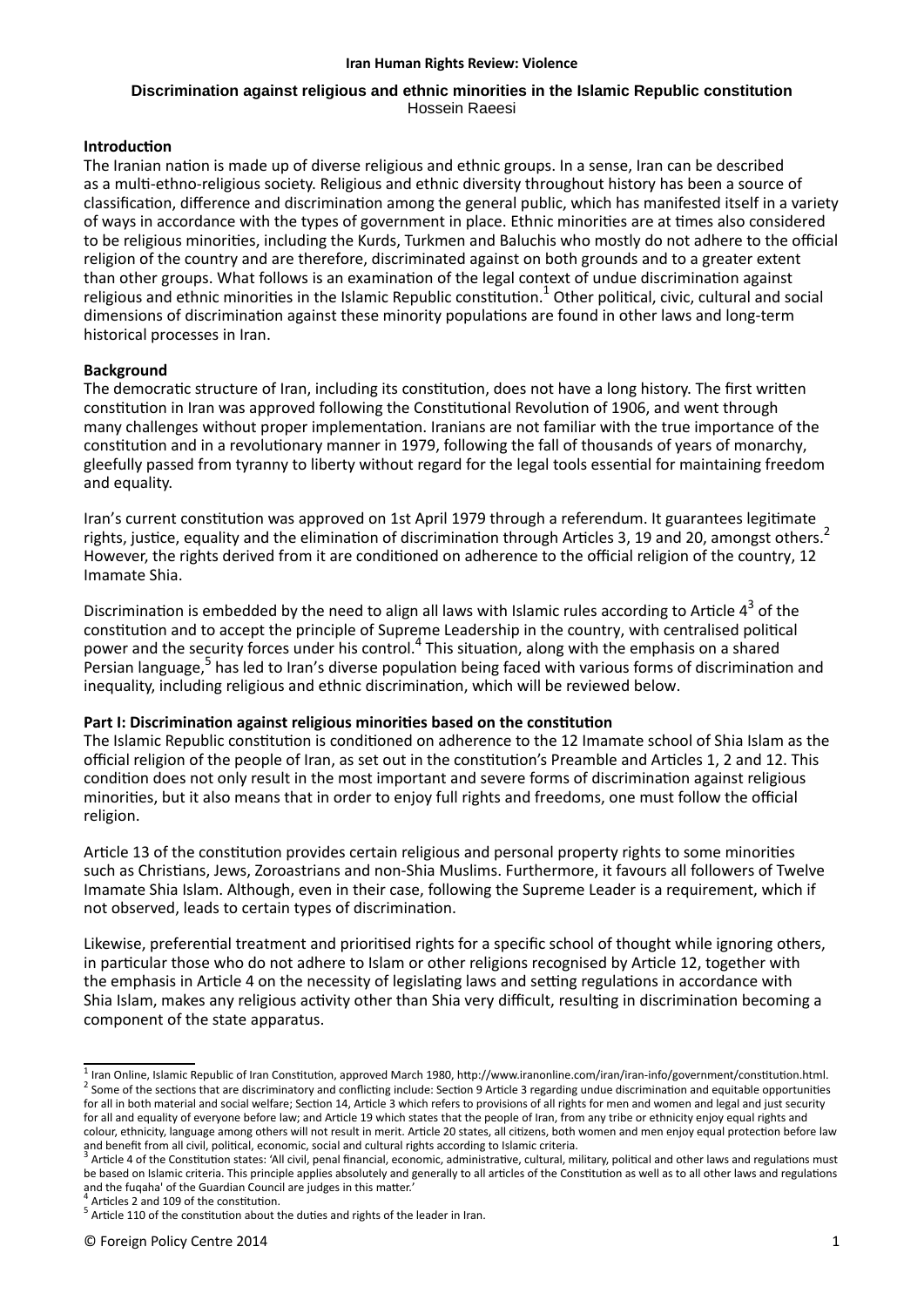I have defended many cases involving religious minorities and my personal experiences point to the fact that there is obvious discrimination against such individuals. For instance, revolutionary court judges and prosecutors defend sentences against religious minorities based on the charge of acting against national security in support of opposition groups which, according to Article 500 of the Islamic Republic Penal Code, <sup>6</sup> is considered a crime. They do this by arguing that since the entire political order in Iran is based on Shia teachings, any type of activity pertaining to the promotion of other religions and faiths is considered as rejection of Shia Islam and therefore teaching activities are considered as criminal acts against the state. This approach applies to all cases of ideological prisoners including Baha'is, Dervishes, Christian converts, Yaresan<sup>7</sup> and Sunnis. In this light all activities pertaining to any faith other than the official religion is strictly forbidden and suppressed. Formal restrictions against members of religious minorities include:

- 1. Denial of the right to be elected as the Supreme Leader or membership of the Supreme Council in accordance with Article 107, which stipulates that only a selected few Shia clergy in certain circumstances can enjoy these rights.
- 2. Denial of access to proper political, administrative and judicial structures at all levels. For instance, Article 115 limits the right of candidacy to qualified religious and political figures. In addition, Article 121 about swearing in the President, especially the section that refers to him as the protector of the official religion.<sup>8</sup>
- 3. Members of unrecognised minority groups are not allowed to join the Assembly of Experts or be candidates for the parliament according to Article 64.
- 4. All followers of minority religions are denied judicial positions based on legal grounds stipulated in the constitution, as Article 61 requires all applicable provisions of the judiciary to be in accordance with Islamic teachings, including the appointment of judges, which in practice bars all minorities from judicial positions.
- 5. By the lack of recognition of all belief systems, with the exception of the majority religion of Shia Islam, Articles 12 and 13 of the constitution practically and entirely deny the right to carry out acts of worship, maintain places of worship and engage in the peaceful promotion of their faith to followers of all other religions. This lack of recognition has resulted in the destruction of all places considered holy by the Baha'i faith, some Zoroastrian holy places, the Ne'matollahi Gonabadi Dervishes mosque in Qom and the refusal to issue permits for Sunni mosques in Tehran and other cities.
- 6. The emphasis in Article 2 of the constitution that the Iranian state is based on adherence to the teachings of the Shia branch of Islam and solely Shia jurisprudence. This denies every avenue of religious activity, access to media and the right to publish literature for all non-Shias.
- 7. The overall advantages for followers of Shia Islam compared to followers of other branches of Islam, recognised minorities and other religious minorities are clearly set out in the constitution.
- 8. Unjustified discrimination towards minorities, in particular non-Muslim religious minorities, is enshrined in the constitution. Basing all matters on Sharia laws is a means of exclusion and disregard for non-Muslims who are defined as infidel, given the fact that the Islamic perception of infidels is that of unclean or inferior. 9

The political, social and cultural system founded on Iran's constitution rejects and suppresses any ideology that opposes the country's official religion. Regulations that are based on the constitution, in particular Article 4 requiring that all laws are in accordance with Sharia codes, points to systematic violence against all other beliefs.<sup>10</sup>

Article 513 of the Islamic Republic penal code demonstrates that violence is both systematic and aimed at all other beliefs and schools of thought. This article states: 'Anyone who insults the Islamic sanctities or

<sup>&</sup>lt;sup>6</sup> Article 500 of the Penal Code states: Anyone who engages in any type of propaganda against the Islamic Republic of Iran or in support of opposition groups and associations shall be sentenced to three months to one year of imprisonment.<br>I Yarosan or Abl o Hang are followers of an Islamic religious group founded in the 14th Co

Yaresan or Ahl-e Haqq are followers of an Islamic religious group founded in the 14th Century in western Iran.

 $8$  Article 115 of the Constitution states: The President must be elected from among religious and political personalities possessing the following qualifications: Iranian origin; Iranian nationality; administrative capacity and resourcefulness; a good past-record; trustworthiness and piety;

convinced belief in the fundamental principles of the Islamic Republic of Iran and the official madhhab of the country.<br><sup>9</sup> Avatellah Khomeini's book, No. 83 considers 11 itoms as unclean, one of which is an unbeliever, th Ayatollah Khomeini's book, No. 83 considers 11 items as unclean, one of which is an unbeliever, the text is available on-line at: http://www.leader.ir/

tree/index.php?catid=2<br><sup>10</sup> Deutsche Welle points to some instances of pressures on religious and ethnic minorities based on a report by Human Rights Watch. Also a report by Amnesty International points to the same: Amnesty International, Iran: Human Rights Agenda for Change, August 2013, http://www.amnesty.org/en/ library/asset/MDE13/030/2013/en/c1581a70-85c9-44a4-86eb-d5e744746c01/mde130302013en.pdf.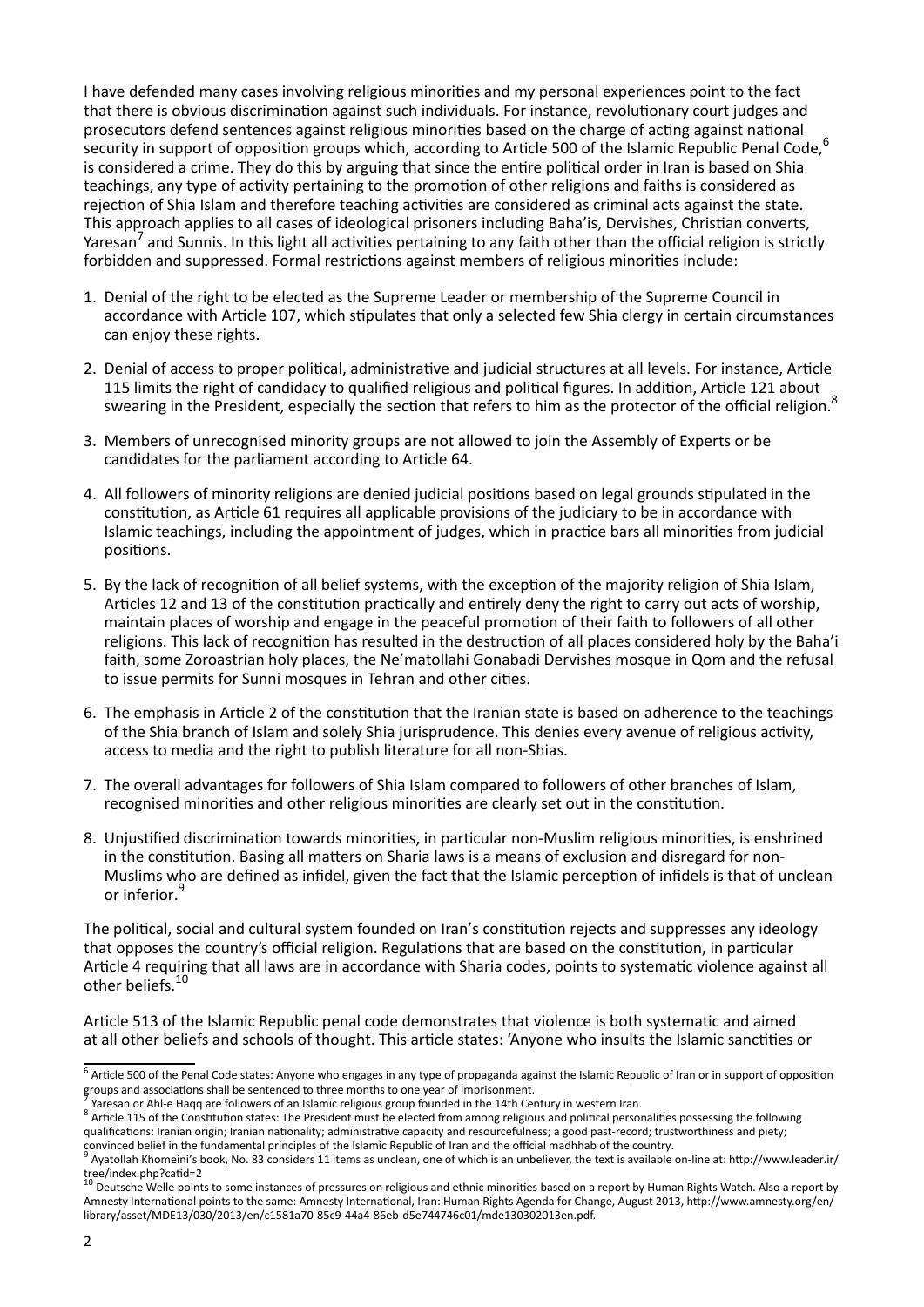any of the imams or her excellency Sadigheh Tahereh<sup>11</sup> should be executed if his insult equals to speaking disparagingly of Prophet Muhammad. Otherwise, they should be imprisoned from one to five years.<sup>12</sup>

Based on this article, a 16 year old Baha'l minor named Nasim whom I personally represented in 2008 who allegedly laughed during the recital of morning prayers at her high school was accused of insulting the sanctities. She was investigated and expelled for two months from high school, simply because her classmates came to know of her religion and forced her to study at another high school. In this regard, the Ministry of Education and the Revolutionary court and intelligence forces collaborated as one network, with one of the school officials reporting the child's laughter to the Ministry of Education, and they subsequently informed the intelligence services. The intelligence services informed the Revolutionary court which issued the order for the arrest of this child and inspection of her home by the security forces. If Article 513 of the penal code had not been approved in order to protect the beliefs of the Shia majority with the backing of the constitution, the case of Nasim and thousands of similar cases, would not have faced systematic violence, deprivation from education and legal proceedings through court.

## **Part II: Discrimination against ethnic minorities in the constitution**

The most important discrimination against ethnic minorities in the Iranian constitution is outlined in Article 15. Based on this article the official language in Iran is Persian. With this article in place the language, culture and literature of ethnic minority groups are not included. All government offices and even nongovernmental offices in non-Persian speaking regions must use Persian in their correspondence and communications.

While the second part of Article 15 accommodates the limited use of minority languages and scripts in local media and schools alongside Persian, in practice this has never been the case. As Article 15 does not guarantee the rights of ethnic minorities, those whose have a first language other than Persian have not been able to use their native tongue in schools.<sup>13</sup>

Some of the key instances and manifestations of discrimination against ethnic minorities based on Iran's constitution are as follows:

- 1. Children in many parts of Iran begin school under challenging circumstances. They speak their mother tongue at home and without mastery of Persian are forced to study in Persian by teachers whose first language is also Turkish, Kurdish, Turkmen, Baluchi or Arabic. Lack of proper teaching techniques for these students places them on unequal footing with their peers and increases their chances of being left behind educationally. All parts of Iran have the same educational system and a student whose mother tongue is Persian is taught alongside other students. There are no processes in place to teach Persian as a second language.
- 2. Mastery of the Persian language can result in a disregard for local tongues and the gradual decay and elimination of literature, culture and music in these languages.
- 3. Persian is the language of government offices and the judicial system. In a number of ethnic minority dominated regions writing and speaking in Persian is not widespread. Therefore, because of the lack of translators in courts and government offices, those members of ethnic minority groups face greater degrees of discrimination.
- 4. Language and literature are among the most important tools for human development, so lack of official efforts to promote local languages in regions of Iran with high ethnic minority populations is one of the reasons for the lack of development throughout these parts of Iran.
- 5. Mastery of the Persian language throughout history is a form of cultural nationalism in Iran that has gradually disregarded ethnic minority languages and resulted in unequal opportunities for speakers of local and ethnic minority tongues.

Although it is possible to say that education in one's (non-Persian) mother tongue can bar access to Persianspeaking universities, teaching Persian at the outset of formal education for a child whose mother tongue is not Persian can cause severe anxiety and lack of equality in teaching in an integrated and nation-wide system for Baluch, Turkmen or Kurdish children who do not know Persian. This inequality can in turn lead

 $11$  This is a title of Fatemeh, the daughter of Prophet Mohammad and the mother of 12 Imams of Shia Islam.

<sup>&</sup>lt;sup>12</sup> Mission for Establishment of Human Rights in Iran, Islamic Penal Code of Iran, July 1991, http://mehr.org/Islamic\_Penal\_Code\_of\_Iran.pdf.

<sup>&</sup>lt;sup>13</sup> Article 15 of the constitution: The official language and script of Iran, the lingua franca of its people, is Persian. Official documents, correspondence, and texts, as well as text-books, must be in this language and script. However, the use of regional and tribal languages in the press and mass media, as well as for teaching of their literature in schools, is allowed in addition to Persian.